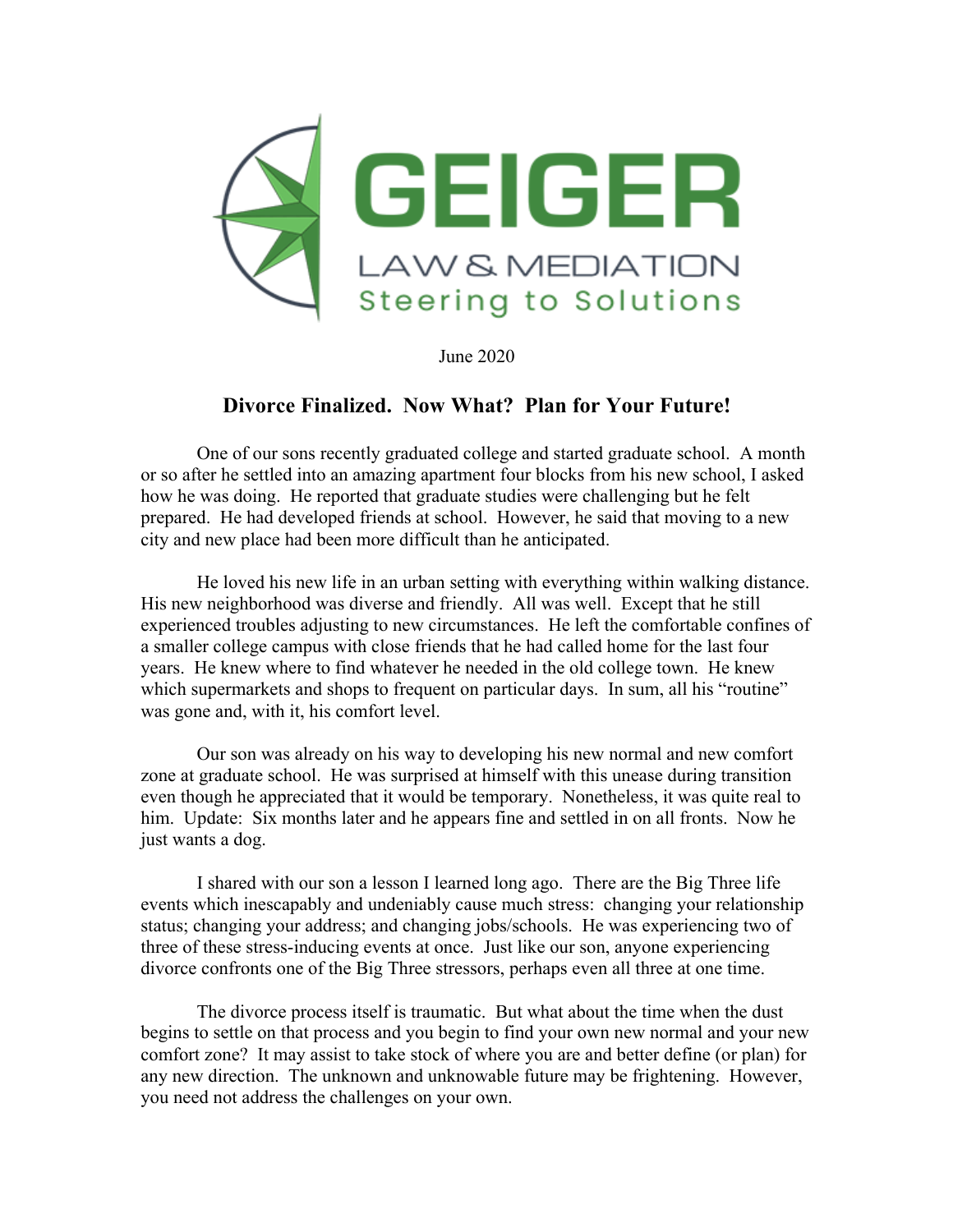In addition to any network of family and friends, you can and should turn to others who can assist in various parts of your life. If not done, establish a relationship with a financial advisor or wealth management professional. Having your own accountant at this time will assist you. Secure the services of an insurance broker who understands your new risk profile. These type of professionals can assist to ensure that your assets such as bank accounts, 401(k) plans, pension plans, and insurance policies properly identify new beneficiaries and stakeholders as needed.

And think about your estate, most especially if you already have an existing estate plan in place. Once a divorce is finalized, an existing estate plan is usually outdated, or worse, contrary to your new circumstances, desires and goals.

Any meaningful estate plan includes so much more than a will. You should use an estate plan to address potential needs during your life as well as plan for when you pass. Your estate plan, in addition to a will or trust structure, at a minimum, should include the following:

| <b>Document</b>                           | Purpose                                                                                                                                                                               |
|-------------------------------------------|---------------------------------------------------------------------------------------------------------------------------------------------------------------------------------------|
| General Durable<br>Power of Attorney      | If you become incapacitated, a designated<br>representative(s) can manage your business<br>affairs per your specific instructions.                                                    |
| Advanced Health Care<br>Power of Attorney | If you become incapacitated, a designated<br>representative(s) can make medical<br>decisions, including life-sustaining<br>choices, on your behalf per your specific<br>instructions. |
| Living Will                               | Expression of end of life medical choices.                                                                                                                                            |
| <b>HIPPA Authorizations</b>               | Allows listed individuals access to your<br>medical information if you are not able to<br>authorize such access.                                                                      |

These documents serve as your protection if you are not able to express your wishes during your life. There is no need to go to court. There is no delay.

Any estate planning documents you created during your marriage most probably included your now ex-spouse as a beneficiary or designated the ex-spouse as the person authorized to make medical or business decisions on your behalf. You need to determine your desired new structure to manage your affairs. Planning ahead will prevent costly and time consuming delays if you are ever incapacitated. More importantly, your instructions, desires and wishes will be clearly spelled out for all.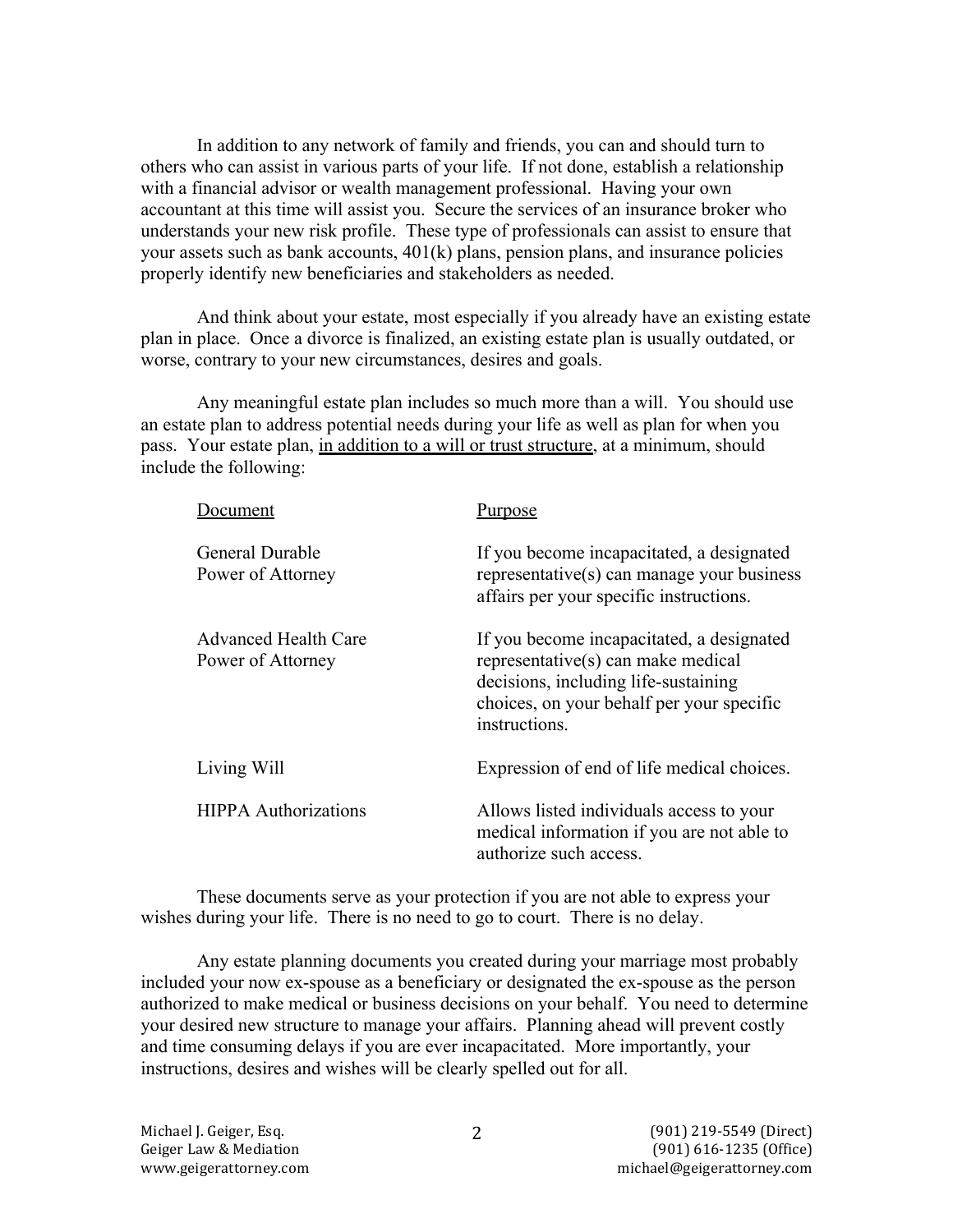The stress and challenges of new circumstances brought on with divorce cannot be avoided. They nonetheless can be managed. Part of these new beginnings should include proper estate planning to meet your new conditions. We can assist with your estate planning needs. We also can assist in directing you to financial advisors, accountants and insurance brokers who can assist in other areas if help is needed there as well

To learn more about comprehensive estate plans, contact Michael Geiger at Geiger Law & Mediation. Michael's direct line is (901) 219-5549.